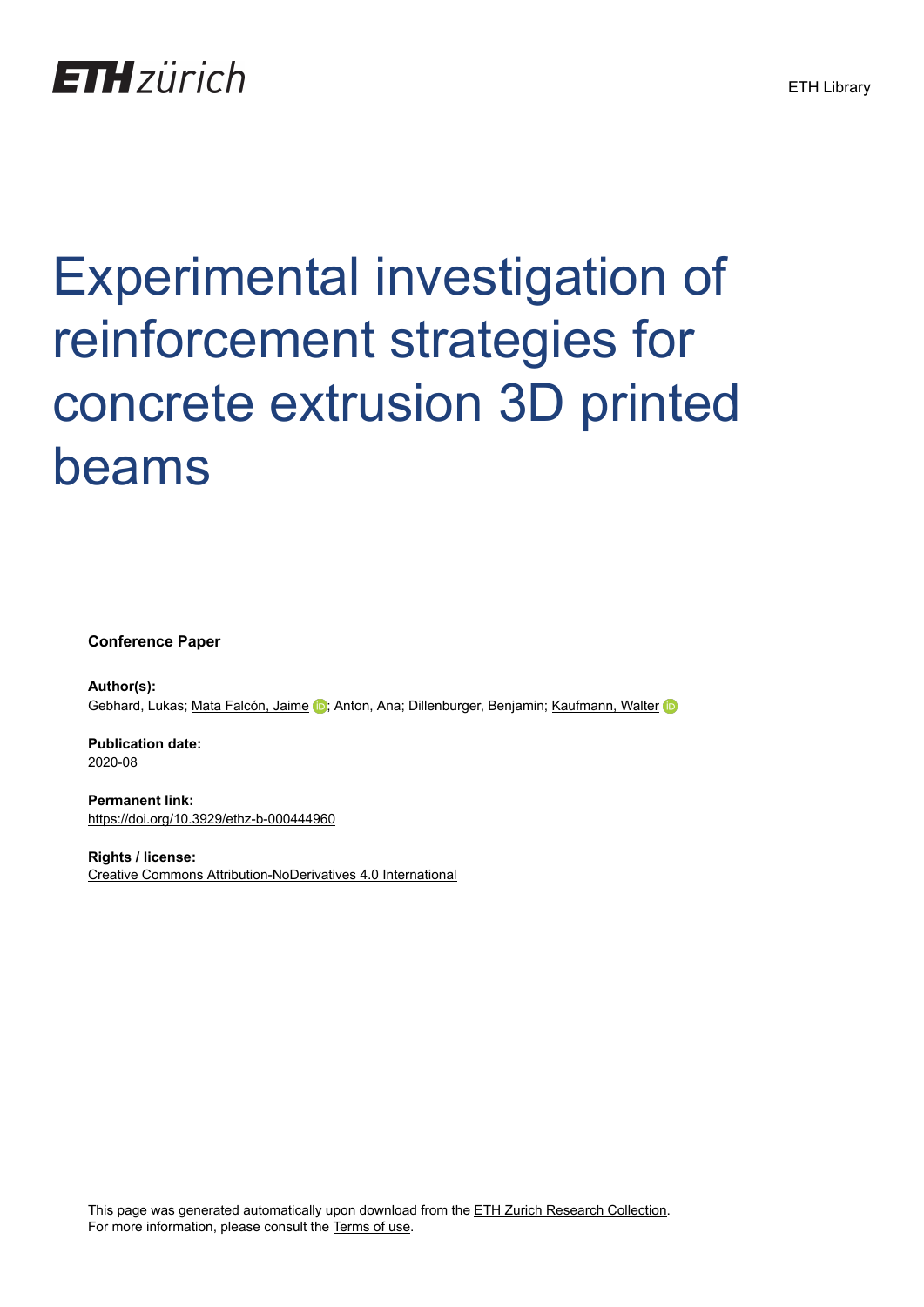### **Experimental investigation of reinforcement strategies for concrete extrusion 3D printed beams**

**Lukas Gebhard1,\*, Jaime Mata-Falcón1, Ana Anton2, Benjamin Dillenburger2 and Walter Kaufmann1**

*<sup>1</sup> Institute of Structural Engineering, Department of Civil, Environmental and Geomatic Engineering, ETH Zurich, Switzerland <sup>2</sup> Digital Building Technologies, Department of Architecture, ETH Zurich, Switzerland \* Corresponding author [gebhard@ibk.baug.ethz.ch](mailto:gebhard@ibk.baug.ethz.ch)*

#### **Abstract**

This study investigates the structural behaviour of different reinforcement concepts for extrusion-based 3D concrete printed beams. As longitudinal reinforcement, unbonded post-tensioning and passive bonded reinforcement are explored. As shear reinforcement, fibres and cables placed between the layers of concrete are analysed. The results of four-point bending tests show that unbonded reinforcement leads to highly brittle failure without a proper activation of the shear reinforcement. The beams with conventional bonded reinforcement behave monolithically, with little influence of the concrete layering. Cables, as well as fibres, increase the shear resistance significantly. While cables have higher efficiency, fibres lead to finer and more closely spaced cracks.

#### **1 Introduction**

New digital fabrication with concrete (DFC) technologies open up many new possibilities for the construction industry [1]. Among these technologies, Concrete Extrusion 3D Printing (CE3DP) is the most known process, where a robotic system can add concrete in successive layers to reconstruct a digital object. Due to extensive research efforts in this field, technological and material challenges have been overcome to a large extent. However, there is still a lack of consistent reinforcement strategies, which are essential for this technology to have a relevant impact on the construction market. These reinforcement strategies should result in a ductile behaviour of the structural elements, to allow for a plasticitybased design philosophy similar to the actual design of conventionally built structures. This study investigates two reinforcement approaches for the longitudinal reinforcement and two shear reinforcement strategies for 3D printed beams. The experimental campaign consists of four-point bending tests of the beams, which are tracked by digital image correlation (DIC).

#### **2 Reinforcement strategies**

Currently, there is a vast interest in the development of reinforcement strategies for DFC. The current state of the art is summarised in [2]. One of the main challenges of these reinforcement strategies is to provide a ductile structural system without, at the same time, hindering the potentials of digital fabrication. Therefore, the authors developed a novel reinforcement strategy where fibres are placed between layers of concrete in an aligned and controlled manner [3, 4] [\(Fig. 1\)](#page-2-0). Since previous work showed that this reinforcement approach is not suitable as the main reinforcement, this reinforcement strategy is used to provide shear reinforcement. For comparison, steel cables are used as shear reinforcement, which is derived from previous work [5, 6]. For the longitudinal reinforcement, this study investigates the use of post-tensioning or conventional reinforcement, similar as in previous studies [7]. The objective of the combined reinforcement approach consists in activating the cables, as well as the fibres, as shear reinforcement, providing a post-cracking shear resistance once diagonal cracks develop, while the main tensile loads are carried by the longitudinal reinforcement.

1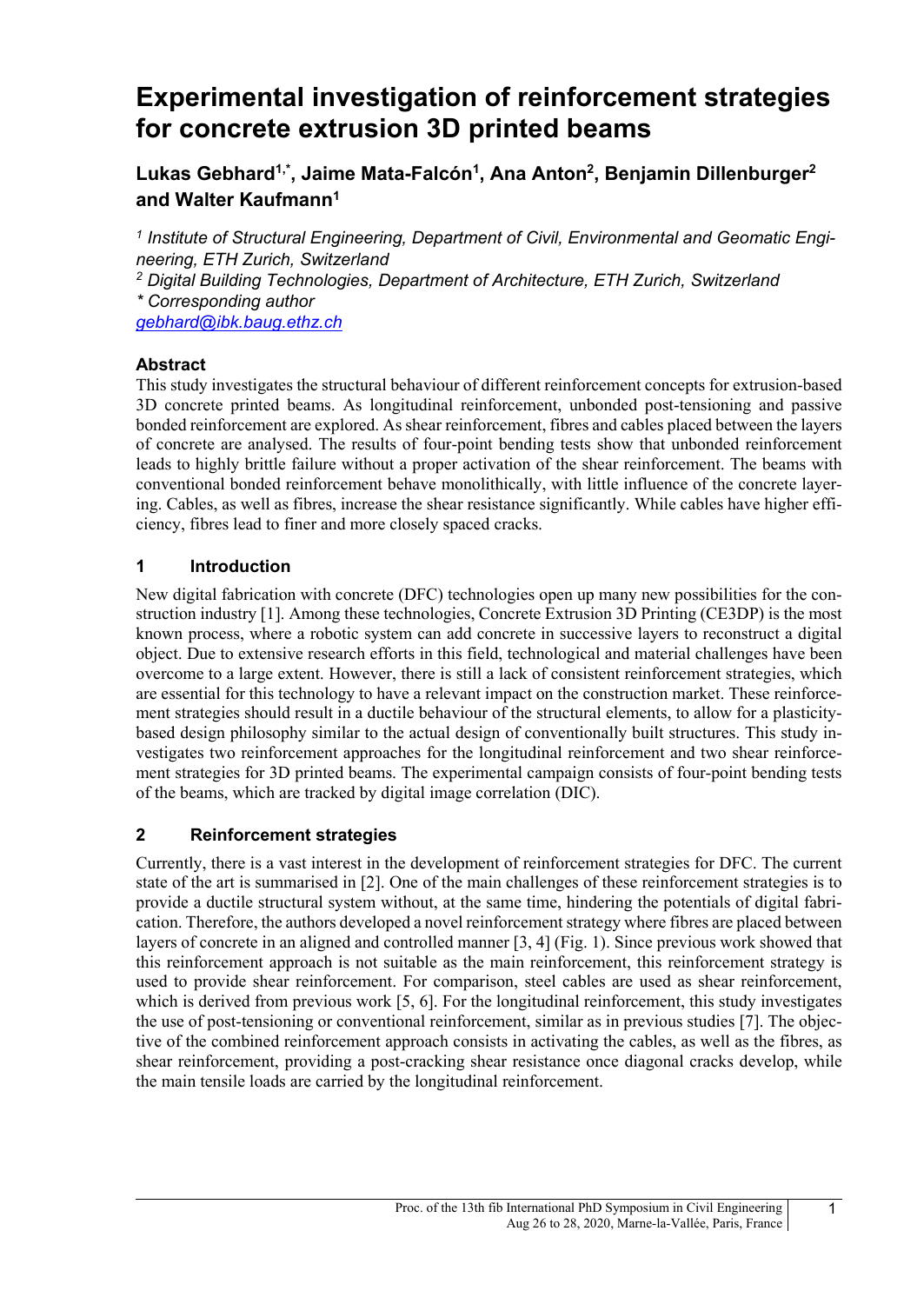

<span id="page-2-0"></span>Fig. 1: Schematic sketch of the reinforcement concept for interlayer fibre reinforcement: (a) concrete layers printed by a nozzle with the continuous placement of fibres; (b) resultant layered concrete with aligned fibres in-between the layers [3].

#### **3 Experimental campaign**

#### **3.1 Specimens and materials**

Two series of beams with different longitudinal reinforcement were produced for this study (see the overview of samples in [Table 1\)](#page-2-1). The first series used unbonded post-tensioning (Series 01), and the second series used conventional bond reinforcement (Series 02). Series 01 only used fibres as shear reinforcement, while Series 02 explored fibres and cables as shear reinforcement. A reference beam without shear reinforcement was printed simultaneously to each beam with shear reinforcement. In total, Series 01 consisted of four beams (two with fibre reinforcement and two without) and Series 02 of five beams (one with cable reinforcement, two with fibre reinforcement and two with no shear reinforcement). The geometry of the samples is shown in [Fig. 4.](#page-5-0) The beams from Series 01 had a nominal height (H) of 300 mm, a width (W) of 150 mm and a total length (L) of 1500 mm. The dimensions of Series 02 were slightly larger: H: 320 mm, W: 200 mm and L: 1720 mm. Due to the particularities of CE3DP, the actual printed width (WW, provided i[n Table 1\)](#page-2-1) differed from the nominal values specified in [Fig. 4.](#page-5-0)

The concrete used in this project was a fine-grained concrete with a maximum aggregate size of 2 mm. The average compressive strength for Series 01, measured at the same age of the tests, was 71.5 MPa (tested on eight cylinders 150x300 mm), and the tensile strength was 2.4 MPa (tested via

| Beam<br>Nr. | Se-<br>ries | Codifica-<br>tion | Printing<br>session | Glued          | WW   | $\sigma$ c,p             | SR                       | <b>PSR</b>                   | Age |
|-------------|-------------|-------------------|---------------------|----------------|------|--------------------------|--------------------------|------------------------------|-----|
|             |             |                   |                     |                | [mm] | [MPa]                    |                          | $\lceil vol\% \rceil$        | [d] |
| 111         | 01          | <b>B-111-NR</b>   | 11                  | Yes            | 45   | $-9$                     | $\overline{\phantom{a}}$ | -                            | 28  |
| 112         | 01          | B-112-F03         | 11                  | Yes            | 45   | -9                       | Fibres                   | 0.3                          | 31  |
| 121         | 01          | $B-121-NR$        | 12                  | Yes            | 50   | $-7.5$                   | $\overline{\phantom{a}}$ | ٠                            | 29  |
| 122         | 01          | $B-122-F03$       | 12                  | Yes            | 50   | $-7.5$                   | Fibres                   | 0.3                          | 29  |
| 211         | 02          | $B-211-NR$        | 21                  | N <sub>o</sub> | 62   | $\overline{\phantom{0}}$ | $\overline{\phantom{a}}$ | -                            | 28  |
| 212         | 02          | B-212-C01         | 21                  | N <sub>o</sub> | 61   |                          | Cables                   | 0.1                          | 28  |
| 221         | 02          | $B-221-NR$        | 22                  | N <sub>o</sub> | 57   | $\overline{\phantom{0}}$ | $\overline{\phantom{a}}$ | $\qquad \qquad \blacksquare$ | 28  |
| 222         | 02          | $B-222-F03$       | 22                  | N <sub>o</sub> | 58   | $\overline{\phantom{0}}$ | Fibres                   | 0.3                          | 28  |
| 231         | 02          | B-231-F06         | 23                  | Yes            | 63   |                          | Fibres                   | 0.6                          | 50  |

<span id="page-2-1"></span>Table 1: Overview of samples: Average web width (WW), average prestressing stresses ( $(\sigma_{c,p.})$ , shear reinforcement type (SR), nominal shear reinforcement ratio ( $\rho_{SR}$ ) and age at testing (Age).

2 Structural analysis and design. Experimental investigation of reinforcement strategies for 3D concrete printed beams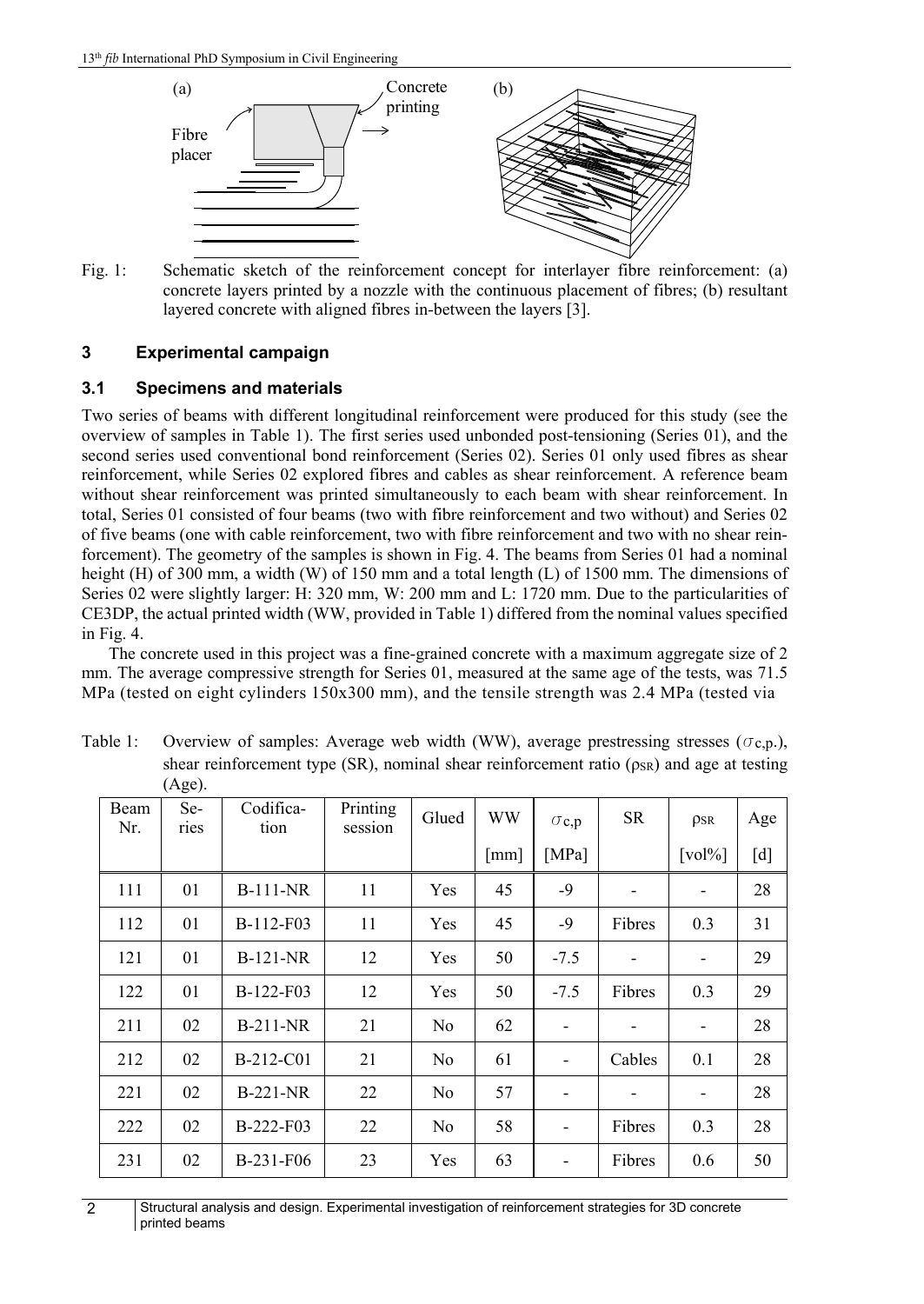double punch tests on four cylinders  $150x150$  mm). The same tests were used to assess the compressive strength of Series 02, with 67.5 MPa compressive strength (tested on six cylinders) and 2.3 MPa tensile strength (tested on six cylinders). All tested samples were made from the extruded accelerated concrete. The longitudinal reinforcement for Series 01 consisted of two high strength threaded rods with a diameter of 24 mm (M24 10.9). For Series 02, the conventional passive reinforcement were two B500B steel bars with a diameter of 26 mm and threads at both ends (i.e. bartec technology [8]) to enable anchorage. The cable reinforcement was a high strength steel cable composed of 19 wires, type 1x19 [9], with a nominal cable diameter of 1 mm and an average tensile failure load of 1.3 kN (measured on ten samples). The used fibres for both series are end hooked steel fibres of the type Dramix 3D 65/35 [10].

#### **3.2 Production of the beams**

#### 3.2.1 Concrete extrusion 3D printing

The beams were produced by a set-on-demand [11] CE3DP system in the Robotic Fabrication Laboratory of ETH Zürich (Fig. 2.a). The system used two main components: Portland Cement based mortar (PC) and Calcium Aluminate Cement paste accelerator (CAC), which were actively intermixed inside the custom extruder-tool [12]. After extrusion, concrete starts hardening, thus enabling a vertical building rate of up to 3 meters per hour. Two progressive cavity pumps delivered PC and CAC into the extruder-tool, which was mounted on the  $6<sup>th</sup>$  axis of the robotic manipulator (Fig. 2.b). The entire kinematic system consisted of an ABB 4600 robotic manipulator mounted on a 3-axis Güdel Gantry. Both pumps were manually supplied with materials and digitally controlled through the robotic interface. Motion commands were loaded as procedures into the robotic controller and executed in manual mode to allow human presence in the immediate proximity of the robot.

The beams were always printed vertically in pairs: one containing shear reinforcement and a reference one without reinforcement [\(Fig. 3.](#page-4-0)d). The nominal geometry of the beam was sliced with horizontal planes spaced at the layer-height (5 mm). The print path was designed to fabricate the shear reinforced beam and the reference one in a single printing session (i.e. four beam parts for Series 01 which were afterwards glued together into two beams and two full beams for Series 02). The transition from one beam to the next was made in one of the top corners of each section. The print path for Series 02 is shown in [Fig. 3.d](#page-4-0). The concrete filament width was controlled with the speed of the robot (e.g. for Series 02 a 25 mm layer-width was printed at a speed of 160 mm/s). The cross-section of Series 01 was produced with a single print path, while two adjoining print paths produced the cross-section of Series 02. The technology allows producing hollow sections, which in this study were used for inserting longitudinal reinforcement or left hollow.



Fig. 2: CE3DP system developed at ETH Zurich, used to fabricate the beams: (a) kinematic system and progressive cavity pumps; (b) extruder tool [Photos by Axel Crettenand].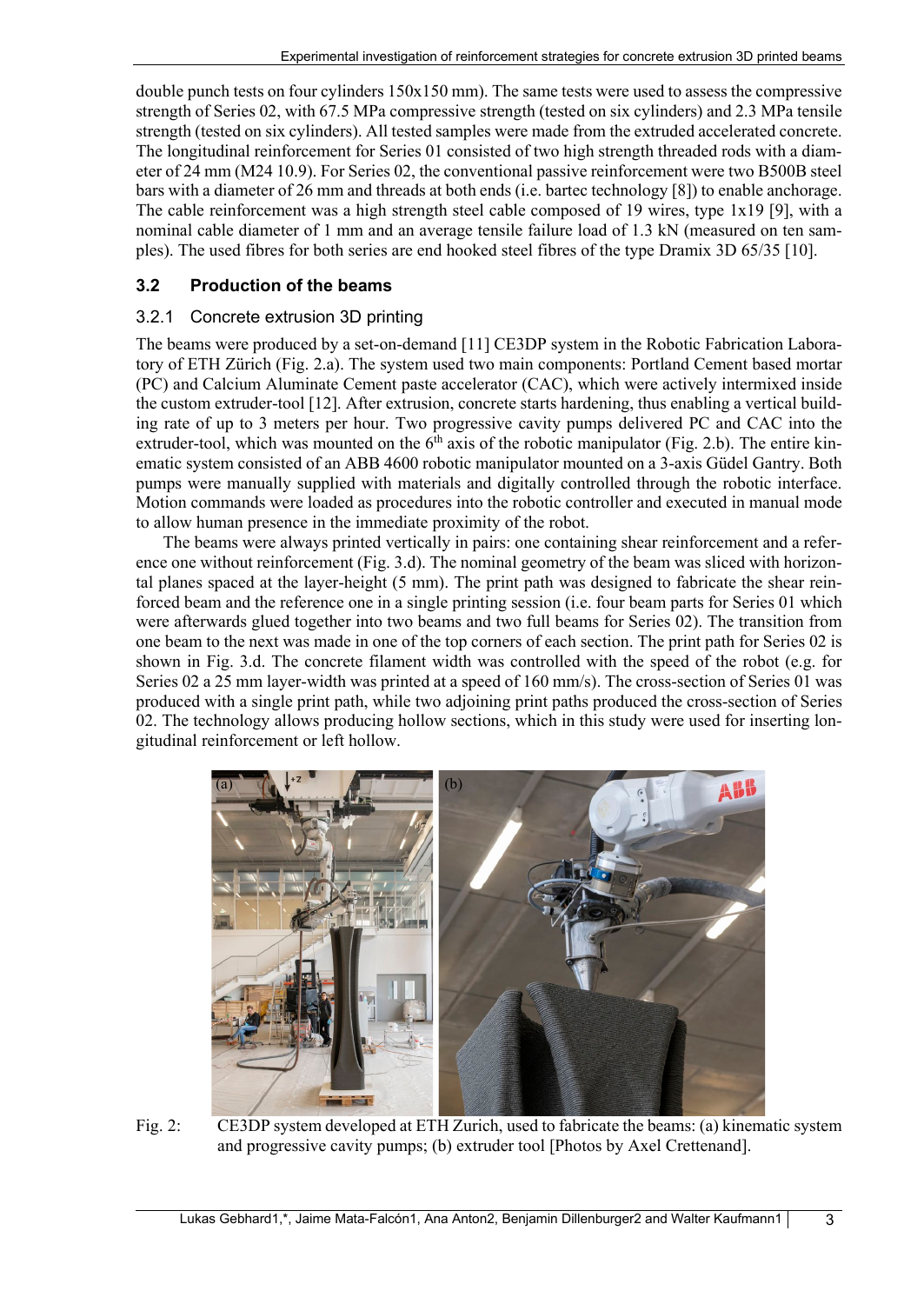

<span id="page-4-0"></span>Fig. 3: Production of beams, Series 02: (a) Vertical printing of two beams; (b) cross-section with cable reinforcement; (c) cross-section with fibre reinforcement; (d) print path ((1) filament width 25 mm with gradient colour indicating the material deposition sequence, (2) direction of the print path, (3) beam without shear reinforcement, (4) hollow core of the beam, (5) shear-reinforced beam, (6) post-installed reinforcement, (7) cast concrete).

#### 3.2.2 Placing of shear reinforcement

The two types of shear reinforcement (i.e. cables and fibres) were placed manually in-between the layers of concrete during printing for every second layer. The cables were pre-bent to fit the printing path and had an overlap in the upper flange of the beam of about 10 cm [\(Fig. 3.b](#page-4-0)). The total fibre content was determined with respect to the nominal concrete volume of each beam and afterwards subdivided for each interlayer. Due to the variations in the print path width, the final volume fractions deviated from the nominal ones (see [Table 1\)](#page-2-1). The fibres were first detached from each other by washing, then weighed to the correct amount, then placed on foils on top of magnetic strips and laid onto the concrete layer. After placing, first, the magnetic strip and afterwards, the foil was removed, leaving only the fibres in an aligned manner on top of the concrete [\(Fig. 3.](#page-4-0)c). For Series 01, fibres were only placed in the webs of the beams, whereas for Series 02, fibres and cables were placed all around the cross-section.

#### 3.2.3 Preparation for testing

After hardening, the beam ends were cut to obtain flat surfaces for glueing and for placing the reinforcement anchor plates. For Series 01 two identical pieces were glued together with epoxy to reach the final length. The specimens of Series 02 were printed as one beam, except for Beam 231 which was also glued, assembling one piece without fibres and one with fibres. The side without fibres was externally shear reinforced to provoke failure in the fibre reinforced part. Since the printed surface presented some irregularities, local mortar beds were applied in the load induction and support areas in all cases. Next, the longitudinal reinforcement was placed in the void of the cross-section. As anchorage, a steel plate was used on both ends of the beams. For Series 02, to ensure bond between the reinforcement bars and the surrounding concrete, the void was grouted afterwards with the same concrete mixture used for printing, however, without the use of the accelerator. Series 01 used two prestressing bars for the posttensioning. Each bar was composed of two rods connected by means of a mechanical anchor at midspan. For Beams 111 and 112, the prestressing force was applied to have a constant compression of 9 MPa across the entire cross-section. For beams 121 and 122, the prestressing was adjusted to a compressive stress of 12 MPa at the bottom and 3 MPa on top. Prestressing forces were controlled by load-cells (see Section [3.3\)](#page-4-1). Before testing, a thin layer of gypsum was applied on one side of the 3D printed concrete to obtain a smooth surface for the application of a speckle pattern for the DIC measurement.

#### <span id="page-4-1"></span>**3.3 Test setup and protocol**

After preparation, the beams were placed in a loading frame. The loading configuration is shown in [Fig. 4.](#page-5-0) The load was applied by means of a manual hydraulic pump. Series 01 was instrumented with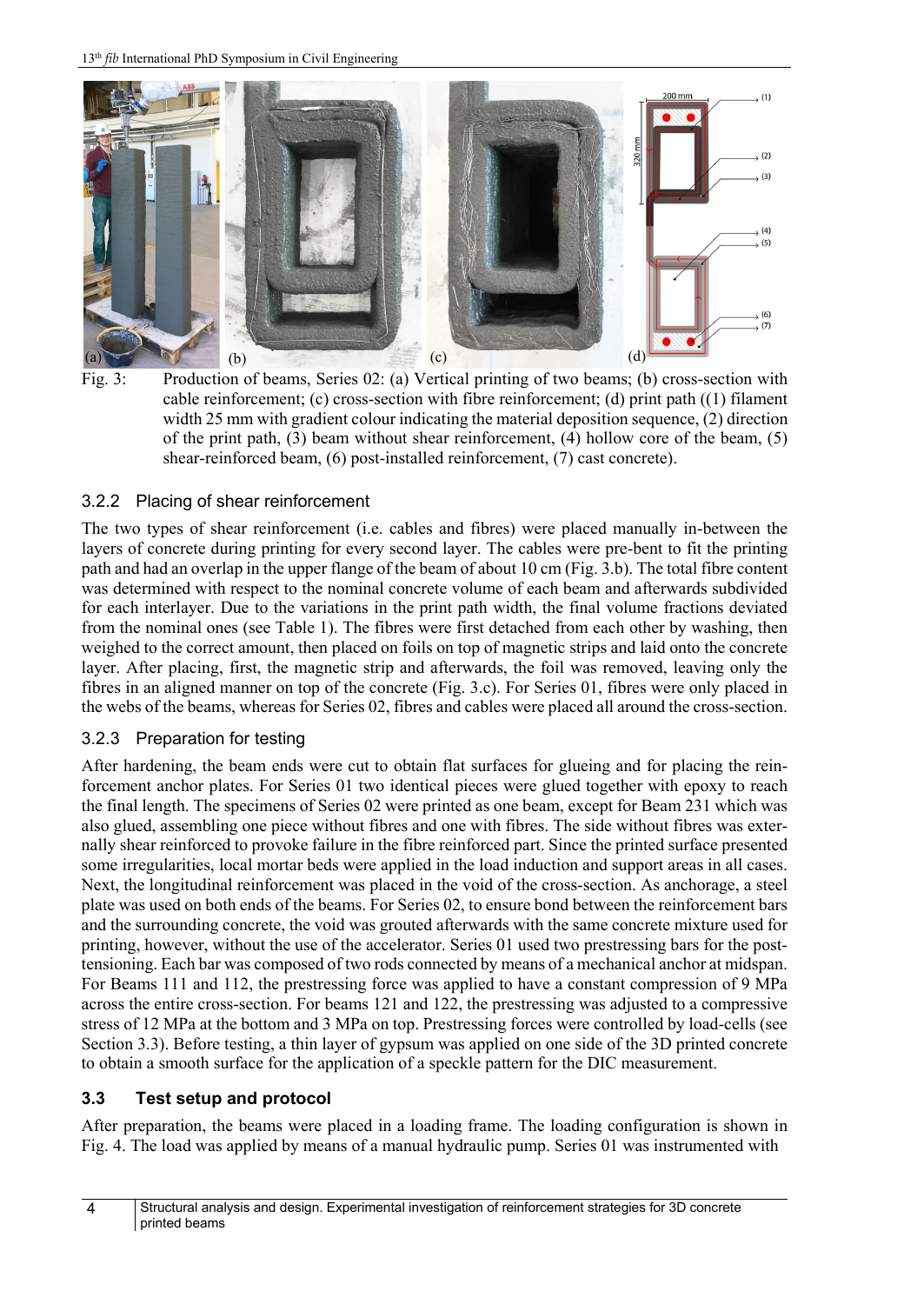

<span id="page-5-0"></span>Fig. 4: Test setup and geometry of the specimens (dimensions in mm; cross-sections scaled by a factor of 1.5 compared to the test setup): (a) Series 01; (b) Series 02.

one load cell on each post-tensioning bar and one on each loading cylinder. For Series 02 the load was measured for the single loading cylinder and one of the supports. For both series, the entire surface was tracked with digital image correlation [13–15]. This allows tracking the entire displacement field including the beam's deflections at midspan, which are reported in the following. It is assumed that the thin gypsum layer follows the deformations of the concrete surface it was applied to. The crack pattern was computed from the DIC information by using the Automated Crack Detection and Measurement procedure [16].

#### **4 Results**

#### **4.1 Series 01: unbonded post-tensioning reinforcement**

[Fig. 5](#page-6-0) summarises the load-deformation curves for Series 01. Generally, all beams behaved similarly. In the first phase, all beams remained uncracked. After crack formation, the stiffness decreased, and the force could be further increased until the ultimate load was reached. The beam set of Beam 121 and 122 reached a higher ultimate load compared to the other set. This increase might have been due to the preferable initial prestressing state with -12 MPa at the bottom and -3 MPa on top and the larger web thickness. Beam 111 reached the lowest ultimate load and deformation. Both beams with fibre reinforcement showed mainly bending cracks, while the unreinforced beams also displayed significant cracking in the longitudinal direction. For Beam 111, this was likely due to large out of plane deformations. For Beam 121 these longitudinal cracks formed in the area of connection between the two prestressing rods, which might have introduced some lateral pressure into the web. No initiation of shear cracks could be observed in any of the tests. However, all beams experienced longitudinal cracks inside the upper flange (only visible from the top), indicating the necessity of also reinforcing the flanges. For both beam sets, the beam with fibre reinforcement reached a higher ultimate load than the reference specimens without shear reinforcement. All specimens failed in a brittle manner. However, while the beams without shear reinforcement failed in a highly explosive manner, the beams with fibres in the webs failed locally in the compression zone keeping the overall structure intact.

The lack of shear failures and shear cracks for specimens with unbonded longitudinal reinforcement was already reported by Leonhardt and Walther in 1962 [17]. In that study, it was stated that no shear failures could be reached without bond in the longitudinal reinforcement since the load was carried by strut-and tie action. In this way, high forces can be resisted if the tensile force in the reinforcement can be properly anchored. However, for non-symmetrical loading, this system is problematic and could lead to sudden catastrophic failure, since no ductility can be provided. The influence of having bonded longitudinal reinforcement is assessed in a second test series, whose results are presented in the following.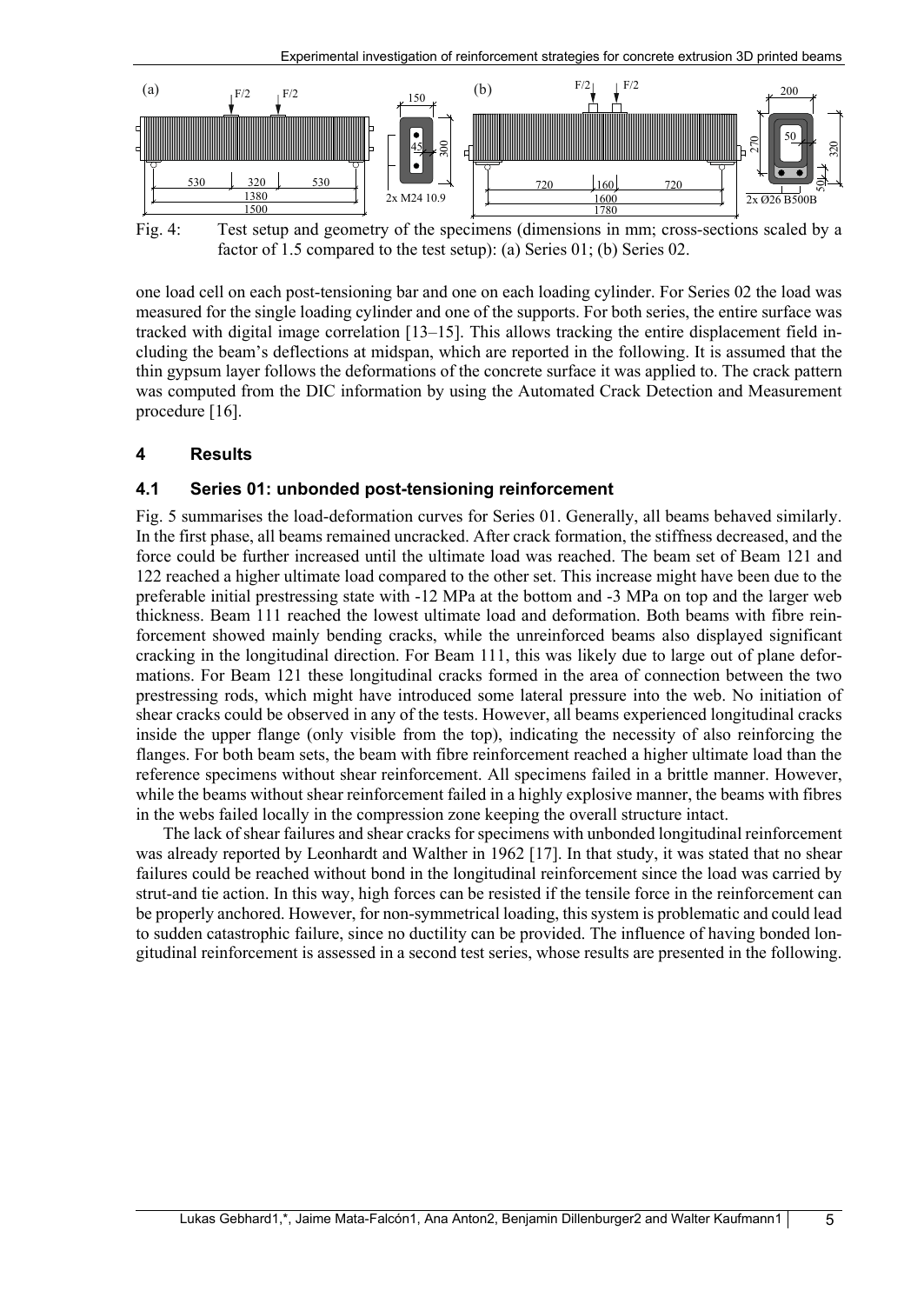

<span id="page-6-0"></span>Fig. 5: Load deformation curves and crack patterns right before failure for Series 01.

#### **4.2 Series 02: bonded passive reinforcement**

[Fig. 6](#page-7-0) shows the load-deformation curves and the crack patterns for Series 02. For all beams, shear cracks were observed, and the failure was due to shear (diagonal tension). The two unreinforced beams (dotted lines) showed the lowest ultimate load. In both beams, shear cracks initiated at around 100 kN. While Beam 221 failed upon the formation of shear cracks, in Beam 211 the load could further be increased. This increase was likely due to interlock of the shear crack and the wider web thickness. In both cases, sudden load drops occurred after the first shear cracks formed, and the final failure was highly brittle.

The cable reinforced beam (Beam 212) formed the first shear cracks at a similar load as its reference beam without shear reinforcement, but the load could afterwards be increased to close to 300 kN. At the ultimate load, almost all cables over the length of the dominant shear crack ruptured simultaneously, leading to brittle failure. The rupture of the cables indicates that bond was sufficient to anchor the cables. The beam with 0.3% of fibres (Beam 222) could not reach the same ultimate load as Beam 212, even though the mechanical reinforcement content of the two beams was designed to be similar. After the formation of the first shear cracks, the aligned fibres were able to bridge the crack until they were pulled out at a maximum load of about 220 kN. For Beam 231 the fibre content was doubled. Consequently, the ultimate load could be significantly increased. However, the increase in ultimate load was not proportional to the increase in fibre content. This might have been due to the higher amount of fibres in the same layer resulting in a lower bond or to the presence of additional resistance mechanisms different than the fibre contribution. In both beams with fibre reinforcement, the fibres started to pull out, and at a certain point, the process became unstable, resulting in brittle failure.

As seen in the crack patterns, all specimens developed shear cracks. However, for the beams with fibre reinforcement, the crack spacing was smaller than for the cable reinforced beam. This could be beneficial for applications in which the service limit state is decisive. If the load-bearing capacity is decisive, the cables have higher efficiency, given that they are continuous and can be fully anchored. Contrary to previous work on metal cables as reinforcement, no issues with cable slipping were encountered in the present study [5].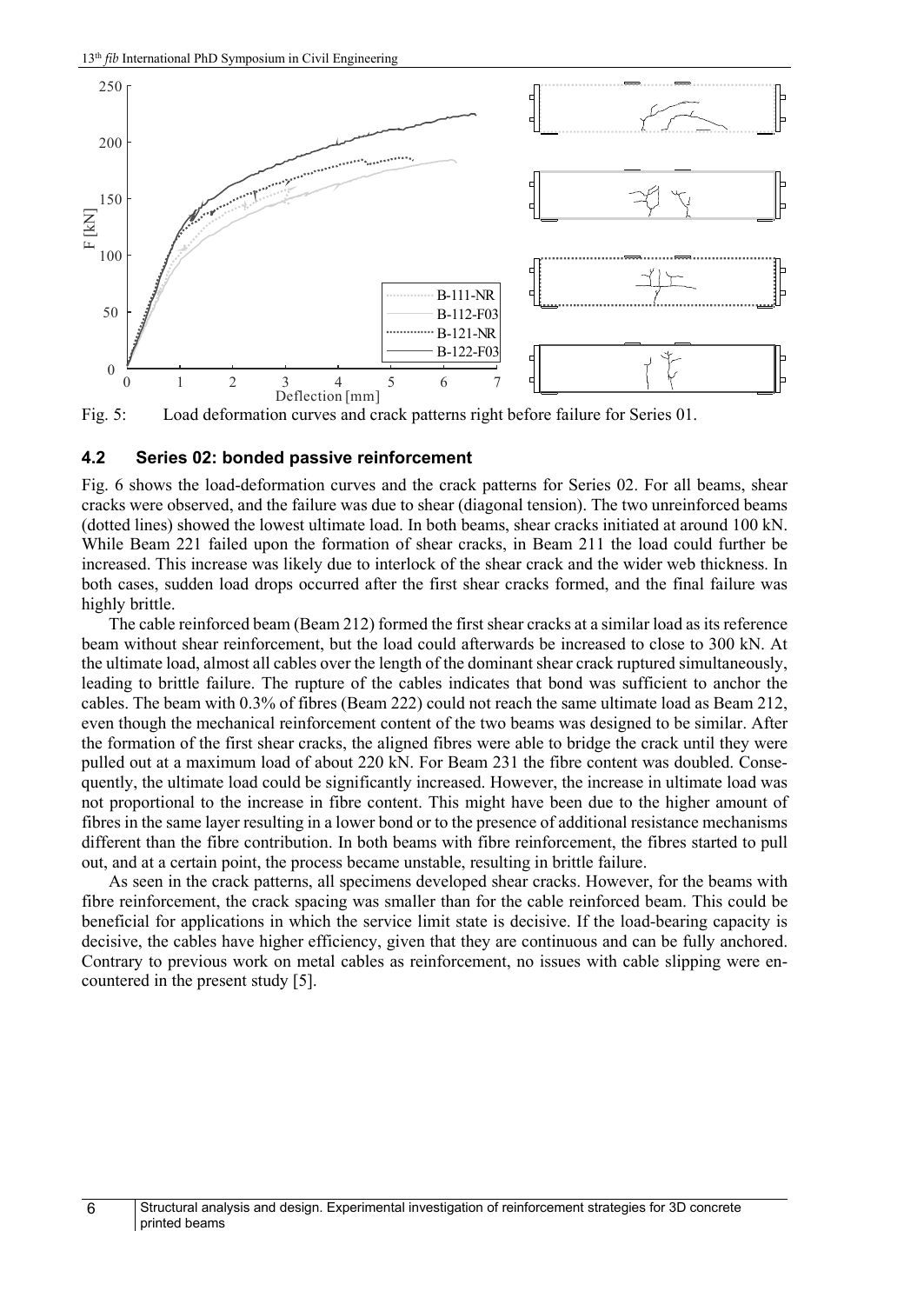

<span id="page-7-0"></span>Fig. 6: Load deformation curves and crack patterns right before failure for Series 02.

#### **5 Conclusions**

This study presented two different reinforcement strategies for longitudinal reinforcement and two approaches to include shear reinforcement between the layers of printed concrete. The use of prestressing bars without bond as the main reinforcement led, for the studied load configuration, to high ultimate loads. However, since there was no bond between the reinforcement and the concrete, no shear cracks could be initiated, all the deformation was localised in a few bending cracks, and the failure was brittle. In some digitally fabricated structures, this approach is already used, since it allows installing the reinforcement after concrete production and, after prestressing, keeping the concrete in a state of pure compression. When using this reinforcing strategy, the concrete around the post-tensioning bars should be reinforced to avoid a catastrophic collapse in case the concrete is damaged.

In the case of conventional bonded reinforcement as longitudinal reinforcement, the structure behaved monolithically with the reinforcement. This allowed the formation of multiple bending cracks, with smaller crack openings and the formation of shear cracks, which can activate the shear reinforcement if present. This results in a more predictable system with smaller crack openings. However, the use of conventional reinforcement does hinder the geometric freedom of digital fabrication. A higher degree of geometric flexibility might be achieved when using flexible post-tensioning cables, which can be injected afterwards, as explored in this study. Whenever non-straight post-tensioning is used, the resulting deviation forces − which are beneficial for the global load-bearing behaviour if an appropriate tendon layout is chosen, but cause local tensile (splitting) forces − need to be accounted for, which would also require transversal reinforcement. For both longitudinal reinforcement strategies, the layering of the concrete seemed to have no impact on the overall structural behaviour.

Cables, as well as fibres, can be used as interlayershear reinforcement for layered digital fabrication processes. The results showed that, in both cases, the shear resistance could be increased significantly compared to the samples with no shear reinforcement. While cables showed a higher efficiency, fibres resulted in closer and thinner cracks. The bond in the interlayer is crucial when inserting reinforcement in the interlayers. For cables, this means that the cables should be fully anchored. This can be achieved by changing the direction of the cable or by providing adequate anchorage length. For cables, this bonding issue can be seen as a global issue, while for fibres, it is more of a local problem.

Both shear reinforcements were placed manually during the production of the samples. While the automation of cable placement also for large scale application has already been addressed [18], the automation of the fibre placement still remains a considerable challenge.

Furthermore, it needs to be mentioned that all beams of this study did fail in a brittle manner and did not achieve a sufficiently ductile behaviour in order to conduct a design according to the theory of plasticity. Ensuring ductile failure mechanism in digitally fabricated reinforced concrete structures requires future research efforts.